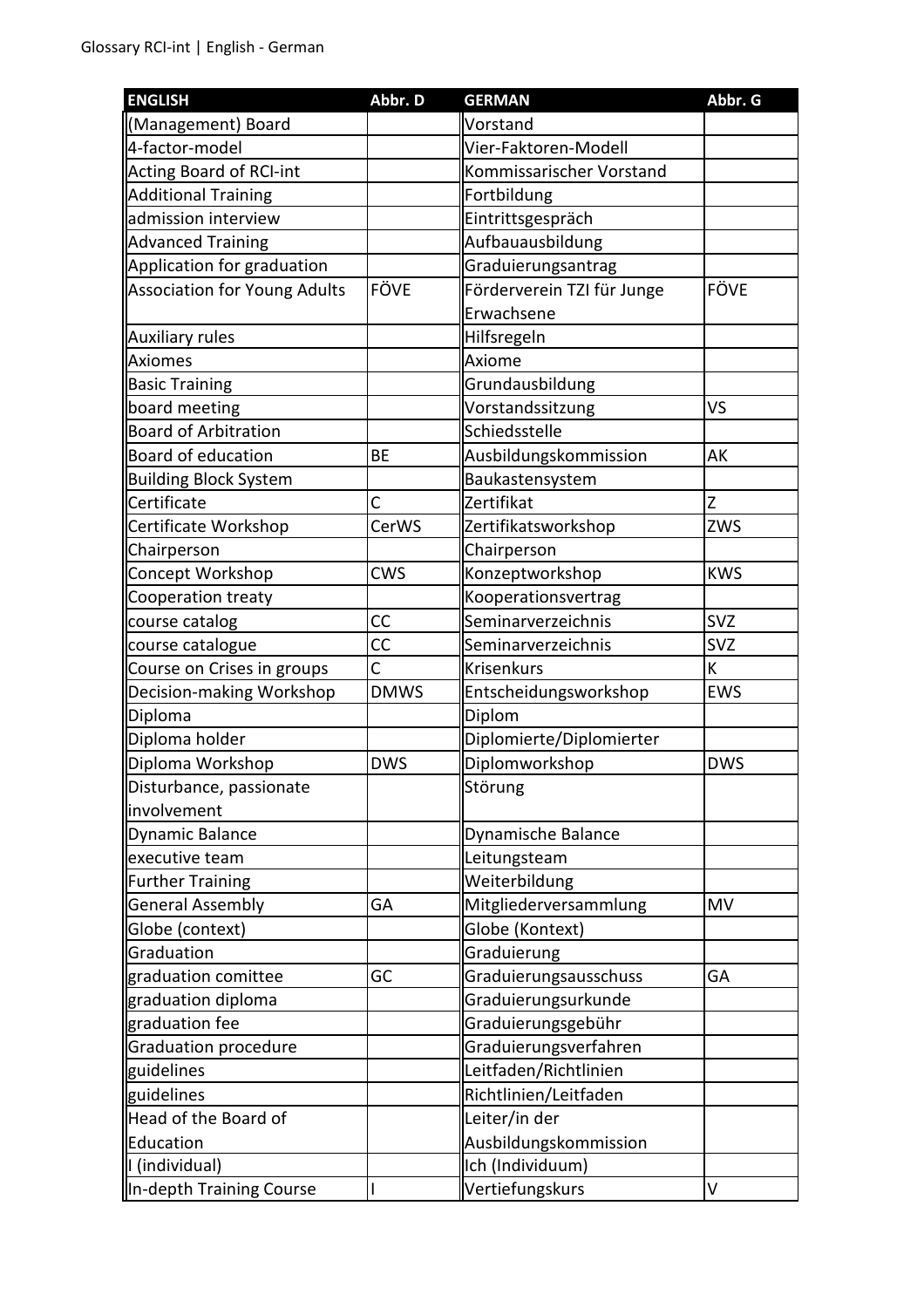| instructor                         |            | Graduierte/Graduierter        |            |
|------------------------------------|------------|-------------------------------|------------|
| instructor                         |            | Lehrbeauftragte/r             |            |
| instructor in training             |            | Graduand                      |            |
| International Exchange             | <b>IEW</b> | Internationales               | <b>IAT</b> |
| Workshop                           |            | Austauschtreffen              |            |
| International Instructors'         | <b>IIC</b> | Internationale                | <b>IGK</b> |
| Conference                         |            | Graduiertenkonferenz          |            |
| International Teaching staff       | <b>ITS</b> | Internationales Lehrkollegium | <b>ILK</b> |
| it (task)                          |            | Es (Anliegen)                 |            |
| leading team of the graduates      |            | <b>IGK Leitungsteam</b>       |            |
| Long-term course                   |            | Langzeitkurs                  |            |
| <b>Main Office</b>                 |            | Geschäftsstelle               | GS         |
| managing secretary                 |            | Geschäftsführer/in            |            |
| member association                 | MA         | Mitgliedsverein               | <b>MGV</b> |
| mentor                             |            | Mentorenschaft                |            |
| <b>Method Course</b>               | M          | Methodenkurs                  | M          |
| motion                             |            | Antrag                        |            |
| objective, goal, aim               |            | Ziel                          |            |
| <b>Other Group Methods</b>         | G          | Andere Gruppenverfahren       | G          |
| overview of all courses            |            | Kursübersicht                 |            |
| participating leader               |            | Partizipierende Leitung       |            |
| Peer Group                         |            | Peer Group                    |            |
| <b>Personality Course</b>          | P          | Persönlichkeitskurs           | P          |
| Postulates                         |            | Postulate                     |            |
| prerequisite                       |            | Voraussetzung                 |            |
| president                          |            | Präsident                     |            |
| Pre-structured Training Course PTC |            | Fester Ausbildungsgang        | FA         |
| Private exchange                   |            | Seitengespräch                |            |
| process analysis                   |            | Prozessanalyse                |            |
| Process of graduation              |            | Graduierungsweg               |            |
| <b>Professional Group</b>          |            | Fachgruppe                    | FG         |
| Professional Group for School      |            | Fachgruppe TZI und Schule     | <b>FSC</b> |
| Professional Group for<br>Theology |            | Fachgruppe TZI und Theologie  | <b>FTH</b> |
| Professional Group on              |            | Fachgruppe Wirtschaft         | <b>FWI</b> |
| <b>Business</b>                    |            |                               |            |
| Professional Group on              |            | <b>Fachgruppe Supervision</b> | <b>FSV</b> |
| Supervision                        |            |                               |            |
| ratification                       |            | Inkrafttreten                 |            |
| recommendation                     |            | Empfehlung                    |            |
| Record of training                 |            | Ausbildungsnachweis           |            |
| <b>Regional Group</b>              |            | Regionalverein                |            |
| <b>Regional Teaching staff</b>     | <b>RTS</b> | Regionales Lehrkollegium      | <b>RLK</b> |